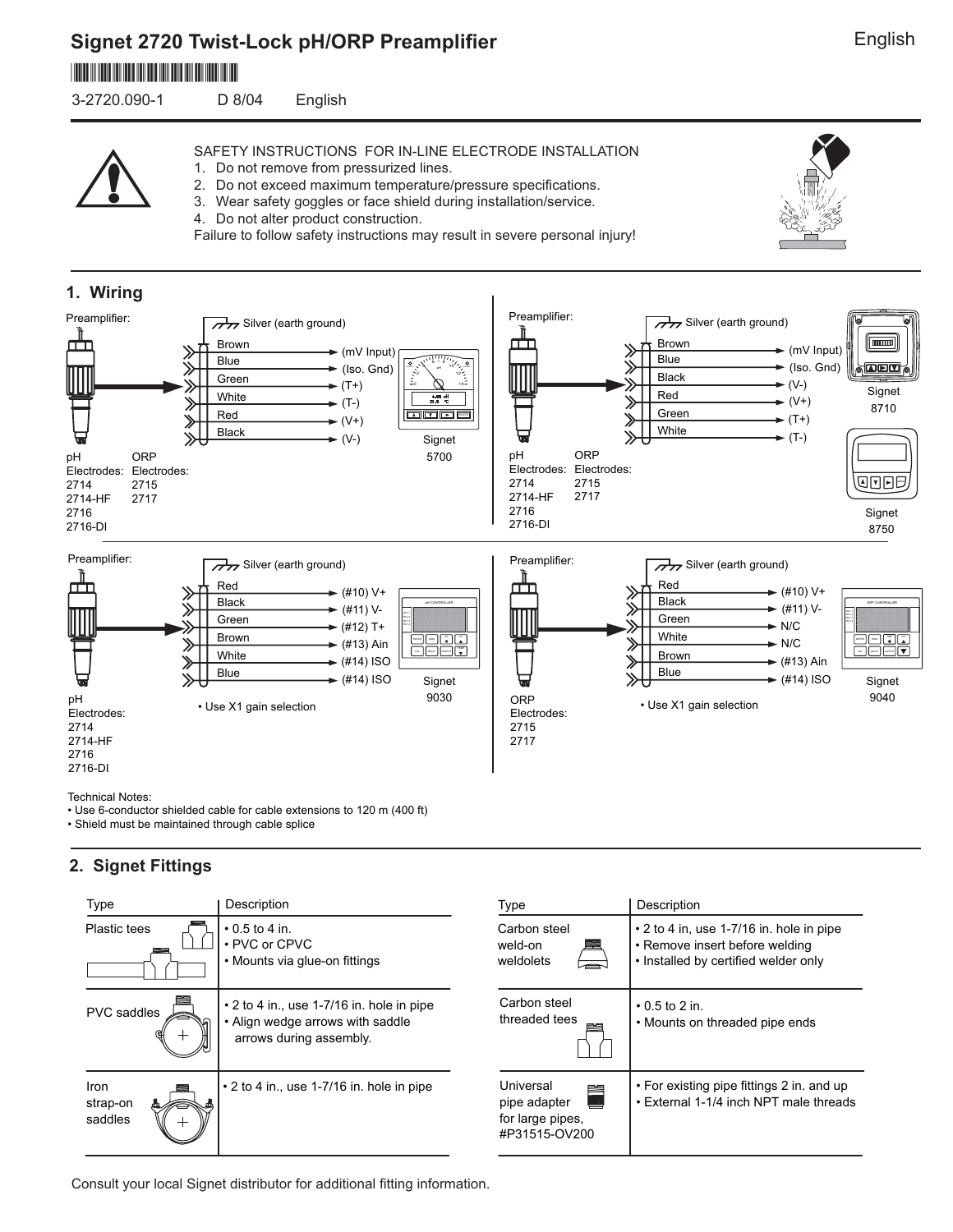### **3. Recommended Position**





Attach 3/4 in. watertight pipe to the top of the 2720. Secure the threaded connection to prevent any leakage. For additional defense against possible accumulation of condensation at the back seal area of the sensor, fill the lower 3 to 4 inches of conduit or extension pipe with a flexible sealant such as silicone.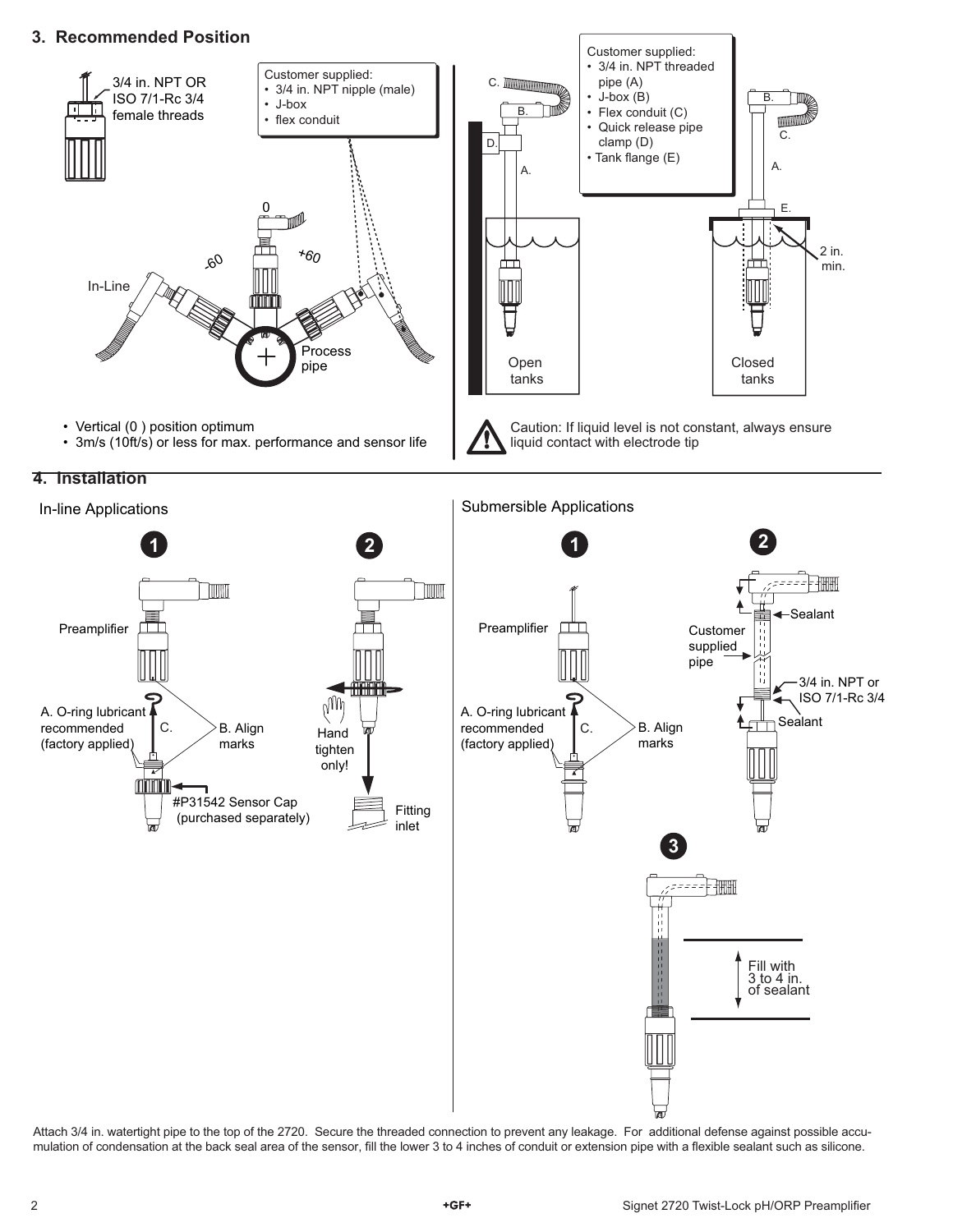| Part no.                            | Description                  |  | Material                                | l Code                                    |
|-------------------------------------|------------------------------|--|-----------------------------------------|-------------------------------------------|
| P31542                              | Sensor<br>cap                |  | РP                                      | 198 801 630                               |
| 1220-0021<br>1224-0021<br>1228-0021 | Sensor O-ring,<br>2 required |  | <b>FPM</b><br><b>EPR</b><br><b>FFKM</b> | 198 801 186<br>198 820 006<br>198 820 007 |

# **6.** Specifications

|                                         | Signet 2720 Twist-Lock pH/ORP Preamplifier         |
|-----------------------------------------|----------------------------------------------------|
| Housing material:                       | <b>CPVC</b>                                        |
|                                         | Compatible sensors: 2714 Flat Surface pH Electrode |
|                                         | 2714-HF Flat Surface pH Electrode                  |
|                                         | 2715 Flat Surface ORP Flectrode                    |
|                                         | 2716 Bulb pH Electrode                             |
|                                         | 2716-DI Bulb pH Electrode                          |
|                                         | 2717 Bulb ORP Electrode                            |
| Input Impedance:                        | $>10^{11}$ O                                       |
| Operating temp.:                        | 0 to $80^{\circ}$ C                                |
| Gain:                                   | $X1$ (unity)                                       |
| Input power:                            | $\pm 4.5$ to $\pm 8$ VDC, dual supply              |
| Current consumption: <1 mA, dual supply |                                                    |
| Quality standard:                       | СF                                                 |
|                                         |                                                    |

Dimensions:



#### **CAUTION!**

When replacing O-rings, apply O-ring lubricant to sensor Orings prior to preamplifier/electrode assembly. Unlubricated O-rings may score the preamplifier sealing surface.

Signet pH/ORP Electrodes

| <b>General Specifications</b> |                          |
|-------------------------------|--------------------------|
| Wetted parts:                 |                          |
| Sensor body:                  | <b>CPVC</b>              |
| O-rings:                      | <b>FPM</b>               |
| Electrode junction:           | Porous UHMW polyethylene |
| Quality standard:             | CE.                      |
|                               |                          |

Maximum pressure/temperature ratings:

- 7 bar (100 psi) max. @ 65°C (149°F)
- 4 bar (58 psi) max. @ 85°C (185°F)





SAFETY INSTRUCTIONS FOR IN-LINE ELECTRODE INSTALLATION

- 1. Do not remove from pressurized lines.
- 2. Do not exceed maximum temperature/pressure specifications.
- 3. Do not install/service without following installation instructions (see sensor manual).
- 4. Wear safety goggles and faceshield during installation/service.
- 5. Do not alter product construction.
- 6. Failure to follow safety instructions could result in severe personal injury!

## **7. Preamplifier Troubleshooting**

Procedure:

- A. Install sensor adapter into preamplifier
- B. With preamplifier and instrument connected, simulate pH 4, 7, and 10 and record displayed mV readings (right) and approximate preamplifier response time between simulations.
- C. Refer to table on next page for preamplifier troubleshooting tips.

| Simulator                  | Actual displayed |
|----------------------------|------------------|
| Input                      | mV               |
| $4.00, +177$ mV            |                  |
| 7.00, 0 mV                 |                  |
| 10.00, -177 mV             |                  |
| Preamplfier response time: |                  |
|                            |                  |